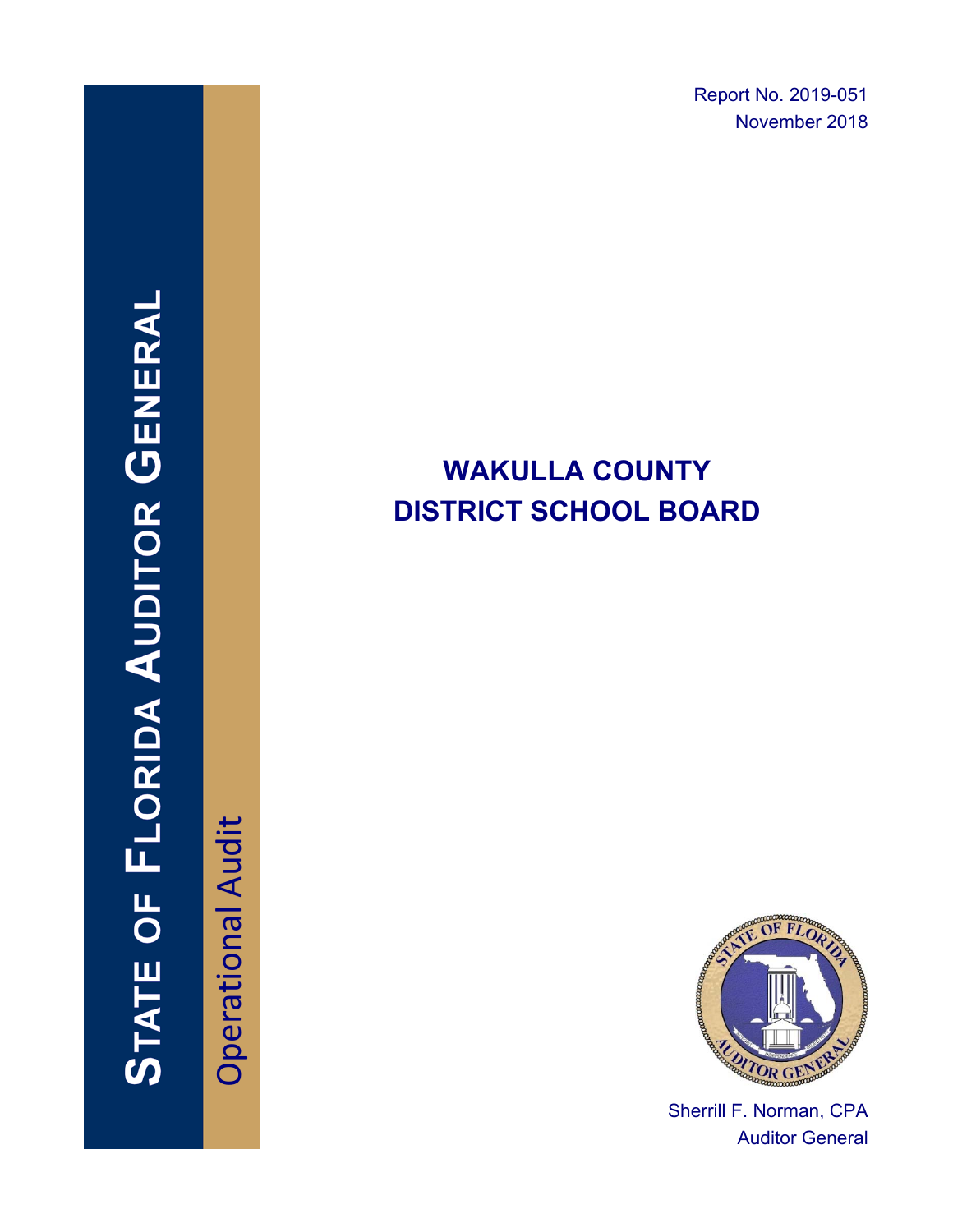### **Board Members and Superintendent**

During the 2017-18 fiscal year, Robert Pearce served as Superintendent of the Wakulla County Schools and the following individuals served as School Board Members:

|                           | District No. |
|---------------------------|--------------|
| Verna Brock.              |              |
| Melisa Taylor, Vice Chair | 2            |
| Becky Cook, Chair         | 3            |
| <b>Greg Thomas</b>        |              |
| JoAnn Daniels.            | 5            |
|                           |              |

The team leader was Stacy P. Boyd and the audit was supervised by Edward A. Waller, CPA.

Please address inquiries regarding this report to Micah E. Rodgers, CPA, Audit Manager, by e-mail at micahrodgers@aud.state.fl.us or by telephone at (850) 412-2905.

This report and other reports prepared by the Auditor General are available at:

FLAuditor.gov

Printed copies of our rep[orts may be reque](https://flauditor.gov)sted by contacting us at:

**State of Florida Auditor General** 

**Claude Pepper Building, Suite G74** ∙ **111 West Madison Street** ∙ **Tallahassee, FL 32399-1450** ∙ (**850) 412-2722**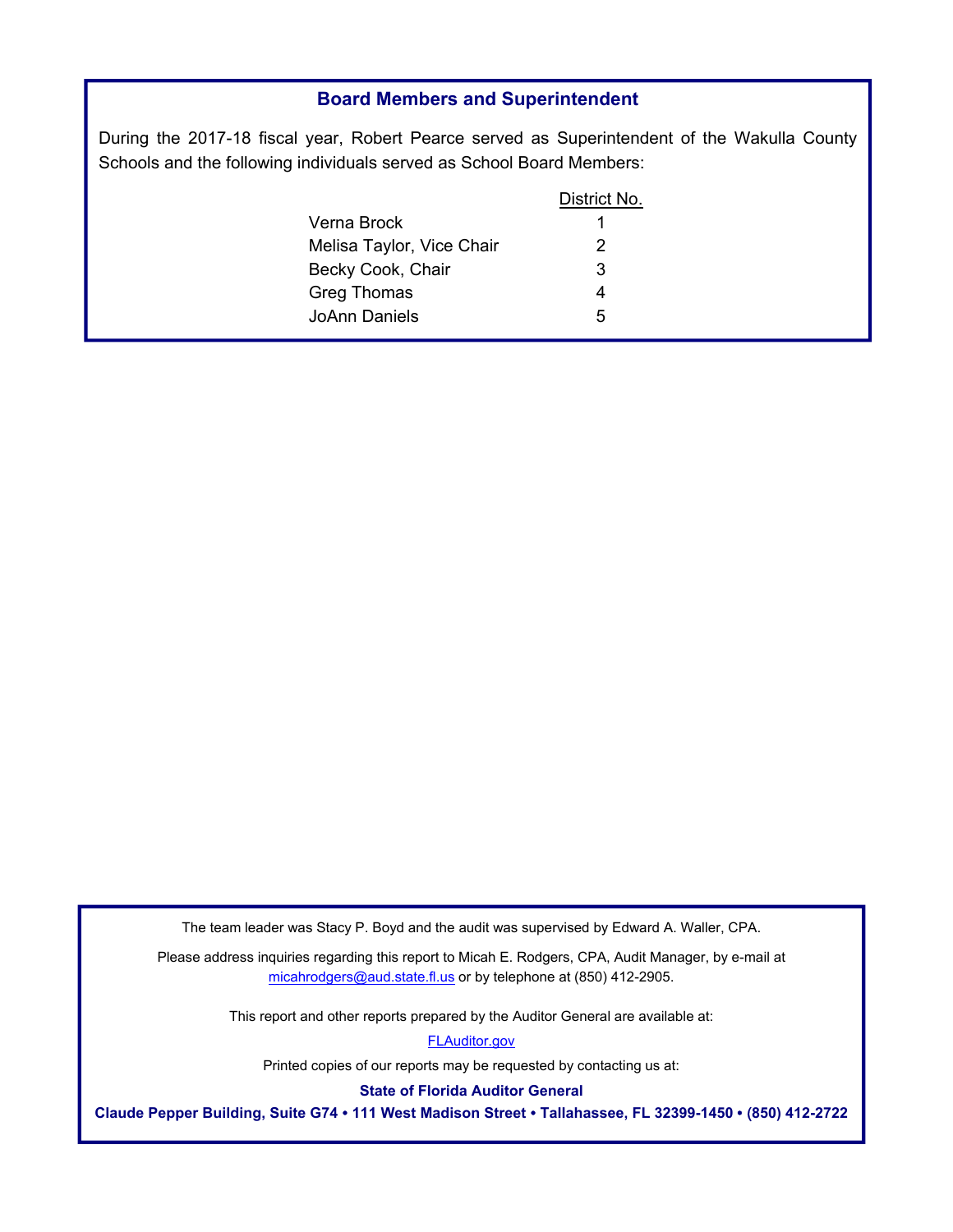# **WAKULLA COUNTY DISTRICT SCHOOL BOARD**

# *SUMMARY*

This operational audit of the Wakulla County School District (District) focused on selected District processes and administrative activities and included a follow-up on findings noted in our report No. 2016-083. Our operational audit disclosed the following:

**Finding 1:** District procedures did not ensure that dependents of employees and retirees were eligible to participate in the District health insurance plan.

**Finding 2:** District controls over legal services could be enhanced.

**Finding 3:** Some unnecessary information technology (IT) user access privileges existed that increased the risk that unauthorized disclosure of the sensitive personal information of students may occur.

**Finding 4:** The District had not established a comprehensive security awareness training program, increasing the risk that District data and IT resources may be compromised.

# *BACKGROUND*

The Wakulla County School District (District) is part of the State system of public education under the general direction of the Florida Department of Education and is governed by State law and State Board of Education rules. Geographic boundaries of the District correspond with those of Wakulla County. The governing body of the District is the Wakulla County District School Board (Board), which is composed of five elected members. The elected Superintendent of Schools is the Executive Officer of the Board. During the 2017-18 fiscal year, the District operated 4 elementary, 2 middle, 1 high, and 2 specialized schools; sponsored 1 charter school; and reported 5,159 unweighted full-time equivalent students.

## *FINDINGS AND RECOMMENDATIONS*

### **Finding 1: Health Insurance – Premiums and Participant Eligibility**

During the 2017-18 fiscal year, the District provided health insurance for District employees and their dependents and contributed \$3 million toward the health insurance premium costs. For the 2017-18 fiscal year, the District health insurance plan insured 466 employees, 111 retirees, and 868 dependents. Eligible dependents include spouses, qualifying children, and qualifying grandchildren if under the legal custody of the employee or retiree. Pursuant to State law,<sup>1</sup> retirees who elect to continue participation in the District's health insurance plan pay a premium cost of no more than the premium cost applicable to active employees. To ensure that only eligible dependents participate in the District health insurance plan, procedures to obtain and verify documentation supporting dependent eligibility are necessary.

Employees and retirees may enroll in the District health insurance plan upon employment, upon retirement, and during open enrollment periods, and make changes to their insurance beyond the

 <sup>1</sup> Section 112.0801, Florida Statutes.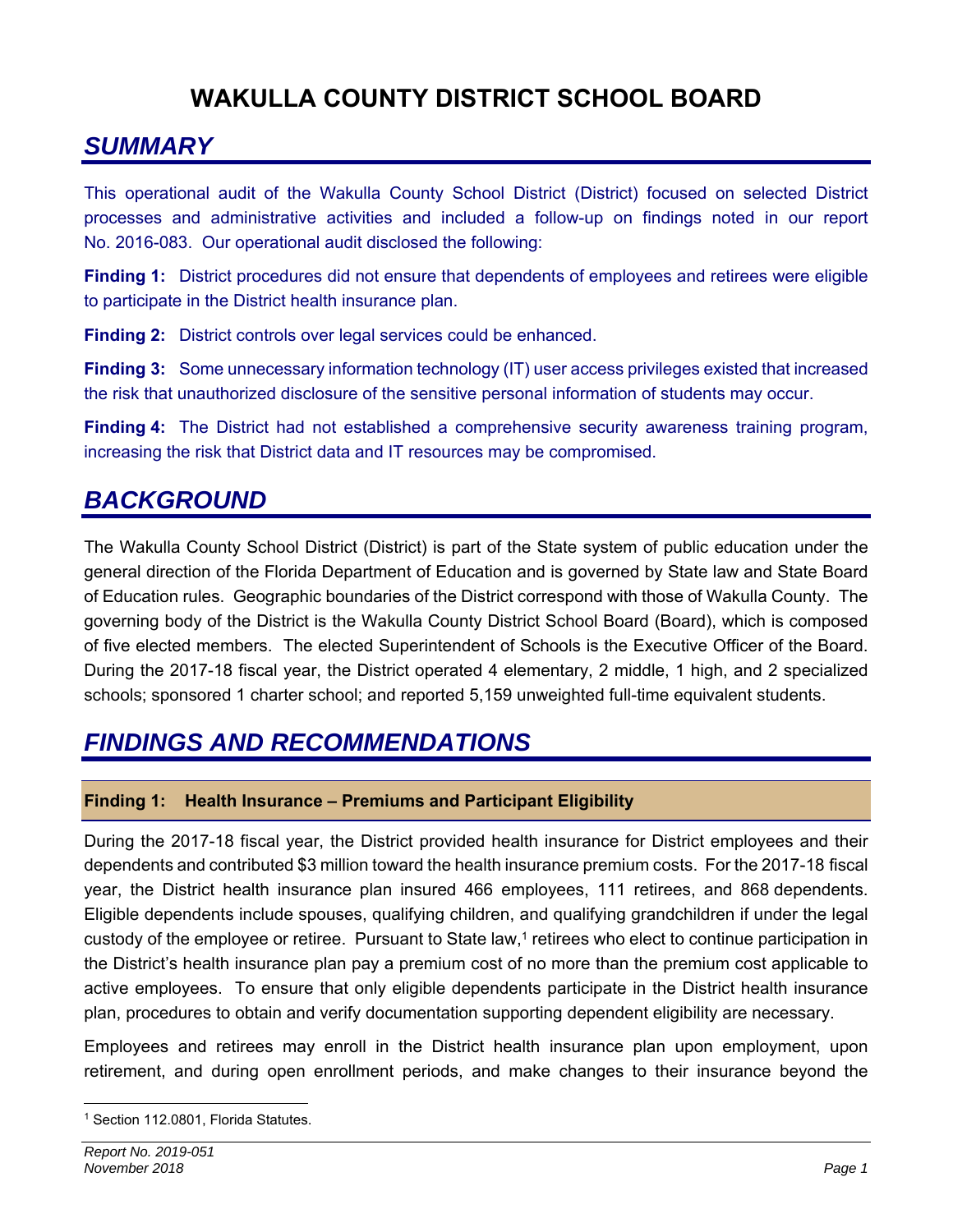enrollment periods for certain qualifying events such as marriage, divorce, death, or birth of a dependent. The District contracted with a management service company to, for example, provide an administration guide to communicate how the insurance plan operates, amend plan documents, and assist District employee reenrollments prior to the plan year anniversary dates. District personnel were responsible for verifying certain enrollment qualifying events such as marriage, divorce, death, or birth of a dependent.

The District required employees and retirees making changes to dependent insurance benefits beyond the initial enrollment and the open enrollment periods to provide evidence of dependent eligibility including documentation such as marriage certificates, tax returns, and birth certificates. However, during initial and open enrollment the District did not require employees and retirees purchasing health insurance for their dependents to provide such evidence. Instead, according to District personnel, they relied entirely on the management service company to verify dependent eligibility during initial enrollment and open enrollment. However, the contract did not require the management service company to obtain and verify dependent eligibility. In addition, although District records evidenced that District personnel reconciled health insurance billings to payroll records to ensure that insurance premiums were only for eligible employees and retirees, the District had not established procedures to periodically verify that the dependents of health insurance plan participants continue to be eligible for plan services.

Without dependent eligibility verification procedures, there is an increased risk that the dependents receiving insurance benefits may not be eligible for those benefits. In addition, claims for ineligible dependents could result in future increases in health insurance premium costs paid by the District, District employees, and the District's participating retirees.

**Recommendation: The District should amend the contract with the management service company to require documented verifications that, upon enrollment, dependents are eligible for District health insurance plan services or enhance District procedures to perform and document such verifications. The District should also establish procedures to periodically verify and document that the dependents of health insurance plan participants continue to be eligible for plan services.** 

### **Finding 2: Contractual Services**

State law<sup>2</sup> sets forth that the Board is the contracting agent for the District. Board policies<sup>3</sup> state that purchases of services shall be the responsibility of the Superintendent and that each purchase shall be based upon a purchase order signed by the Superintendent or his designee. Effective service procurements require and ensure that contracts or other documents embody all provisions and conditions for procured services. The use of a well-written, complete, and properly executed contract or purchase order protects the interests of both parties by defining the services to be performed and the basis for payment. In addition, the District is responsible for establishing controls to ensure that payments to contractors are for services performed in accordance with agreed-upon terms.

For the period July 1, 2017, through April 27, 2018, the District paid \$2.7 million for various contractual services. As part of our audit, we examined District records supporting 30 selected contractual services

 2 Section 1001.41(4), Florida Statutes.

<sup>3</sup> Board Policy 7.70 - Purchasing and Bidding.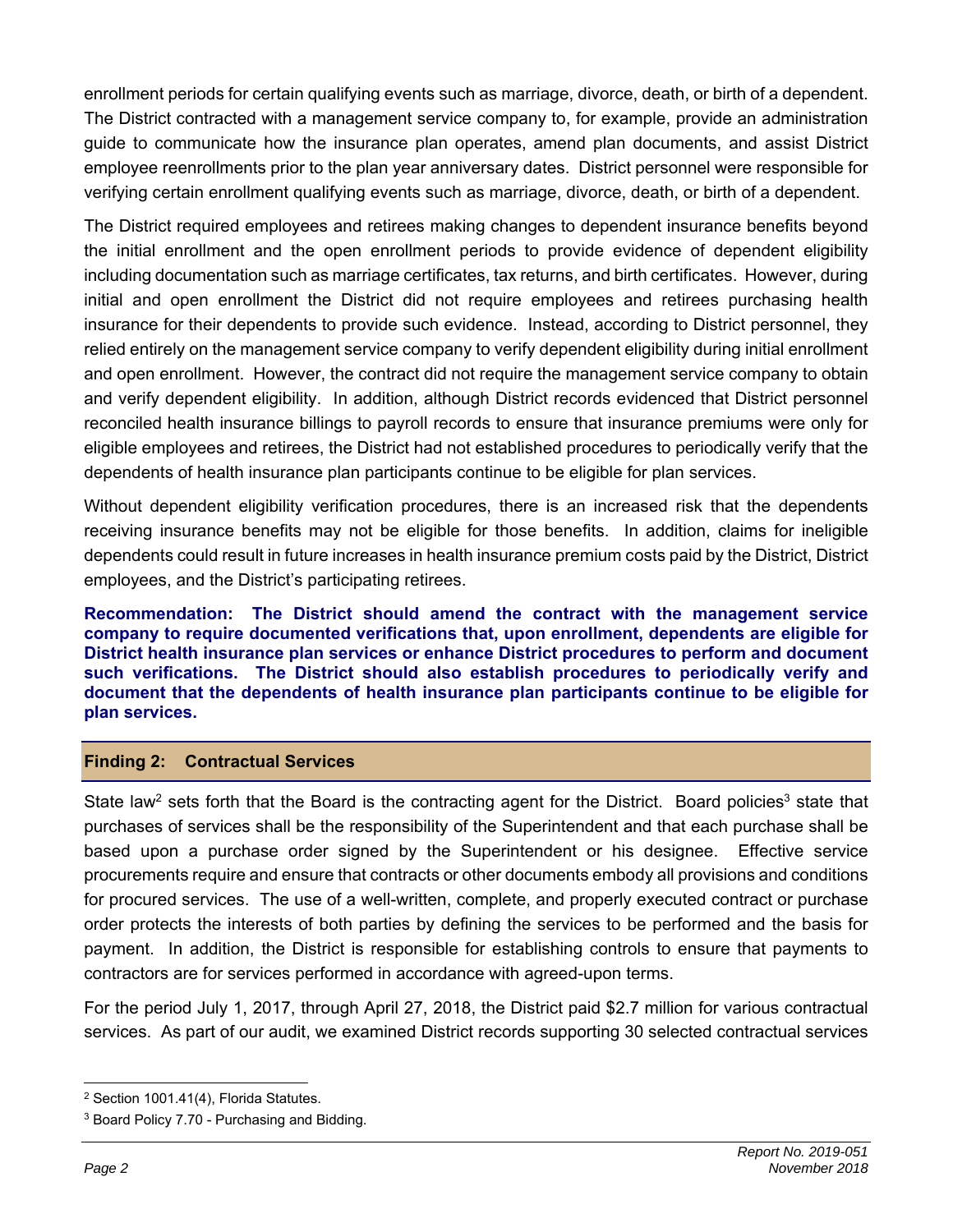payments totaling \$769,838 to determine the propriety of the payments. While we found that the District designed and implemented internal controls that generally ensure payments are consistent with documented terms and provisions, we identified certain control deficiencies related to payments totaling \$6,528 to a law firm for legal services.

We expanded our audit procedures to examine District records supporting legal services provided by the law firm and the related payments for the entire 2017-18 fiscal year. We found that, during the 2017-18 fiscal year, the Chief Financial Officer documented verification that the legal services were received and approved payments totaling \$21,042 to the law firm. However, although we requested, District records, such as a contract document, purchase order, or other documentation that defined the services to be performed and the basis for payment were not provided. According to District personnel, the legal services were for general legal inquiries and assistance related to the Florida Best and Brightest Teacher and Principal Scholarship programs.

In response to our inquiries, District personnel indicated that the Superintendent authorized the law firm services on an as-needed basis. Notwithstanding this response, without properly executed contracts or purchase orders, District records do not evidence compliance with Board policies and there is an increased risk of misunderstandings between parties, that services received may not be consistent with District expectations, and for overpayments to occur.

**Recommendation: The District should enhance procedures to ensure that contractual services procurements comply with Board policies and that contract documents, purchase orders, or other documentation contain the essential elements of the contractual services arrangements, such as the nature of the services to be performed and the amount that should be paid for the services.** 

### **Finding 3: Information Technology User Access Privileges**

The Legislature has recognized in State law<sup>4</sup> that social security numbers (SSNs) can be used to acquire sensitive personal information, the release of which could result in fraud against individuals or cause other financial or personal harm. Therefore, public entities are required to provide extra care in maintaining the confidential status of such information. Effective controls restrict employees from accessing information unnecessary for their assigned job responsibilities and provide for documented, periodic evaluations of information technology (IT) user access privileges to help prevent personnel from accessing sensitive personal information inconsistent with their responsibilities.

Pursuant to State law,<sup>5</sup> the District identified each student using a Florida education identification number obtained from the Florida Department of Education (FDOE). However, student SSNs are included in the student records maintained within the District management information system (MIS).<sup>6</sup> Student SSNs are maintained in the District MIS to, for example, register newly enrolled students and transmit that information to the FDOE through a secure-file procedure and to provide student transcripts to colleges, universities, and potential employers based on student-authorized requests. The *District Personnel Handbook* requires that access to student records be severely restricted and only those staff who have

 4 Section 119.071(5)(a), Florida Statutes.

<sup>5</sup> Section 1008.386, Florida Statutes.

<sup>&</sup>lt;sup>6</sup> The Panhandle Area Educational Consortium (PAEC) provides student records data processing services for the District and maintains student information, including student SSNs, in the District MIS.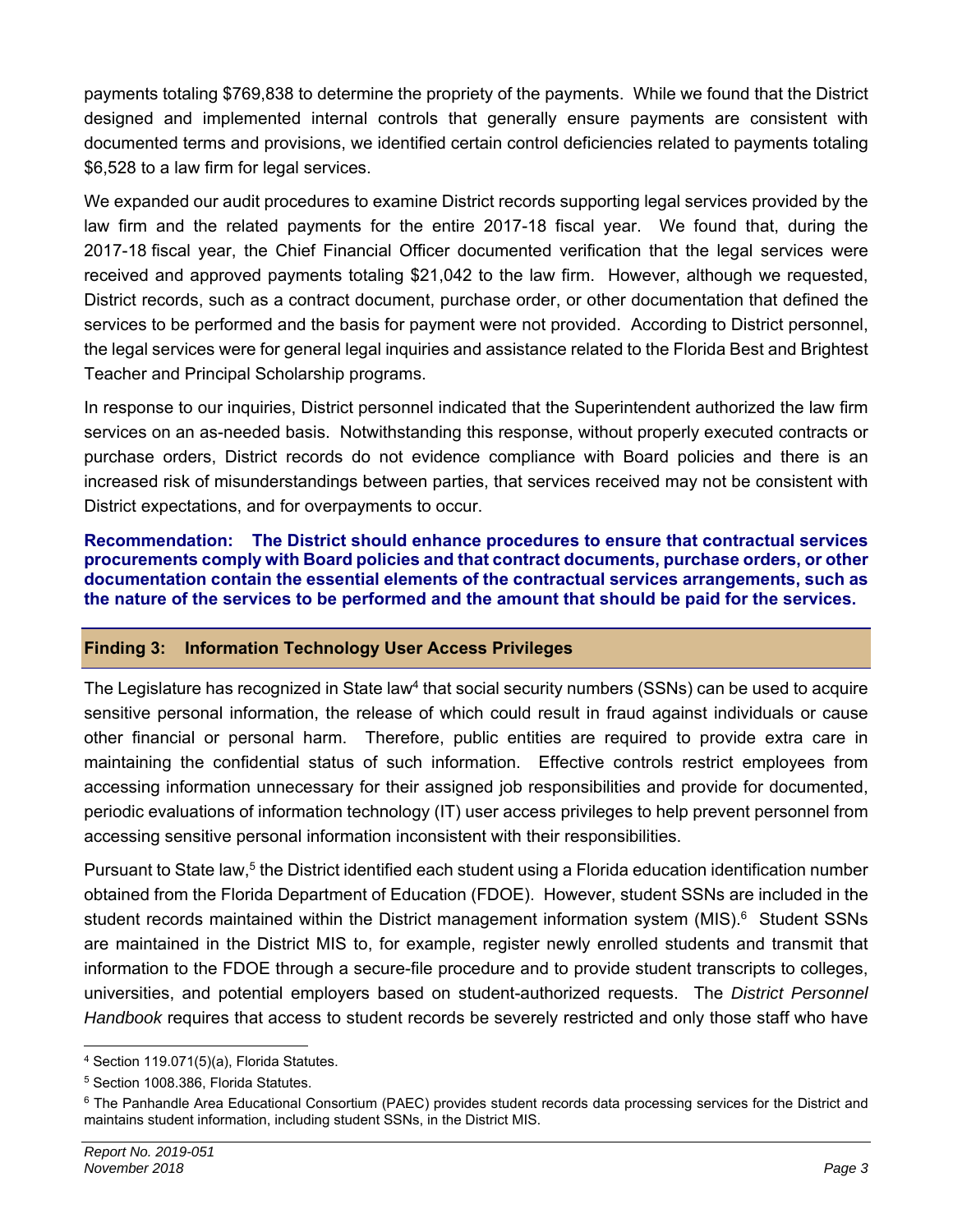a job duty that requires continuing access should be authorized inquiry only access. The *District Personnel Handbook* also requires that only those having a direct, legitimate educational interest in a student may view, access or otherwise make use of student information. According to District personnel, periodic evaluations of IT user access privileges to student information are performed every 2 years to help monitor these privileges; however, although we requested, District personnel did not provide documented evidence of the performance of such evaluations.

As of May 2018, the District MIS contained sensitive personal information for 22,649 former and 2,997 current District students. In total, 207 employees had continuous IT user access privileges to the former students' information and 677 employees had continuous IT user access privileges to the current students' information. We evaluated the appropriateness and necessity of these access privileges based on the employees' assigned job responsibilities and found that 141 of the 207 employees with access privileges to former student information and 610 of the 677 employees with access privileges to current student information did not need such access. The employees with unnecessary access privileges included, for example, teachers, guidance counselors, and human resources personnel. According to District personnel, a data field containing the information was inadvertently made available to users who did not require access. Subsequent to our inquiry, in May 2018 District personnel removed access to the sensitive personal information of students for these 751 employees.

According to District personnel, continuous access to former student information was needed by 66 employees and continuous access to current student information was needed by 67 employees. Notwithstanding, although we requested, District records were not provided to demonstrate that these 133 employees needed continuous access to the former or current student information or that occasional access could not be granted for the specific time needed. The existence of unnecessary access privileges increases the risk of unauthorized disclosure of sensitive personal information of students and the possibility that the information may be used to commit a fraud against District students and others.

**Recommendation: The District should continue efforts to ensure that only those employees who have a demonstrated need to access sensitive personal information of students have such access. Such efforts should include documented, periodic evaluations of the necessity for IT user access privileges and the timely removal of any inappropriate or unnecessary access privileges detected. If an individual only requires occasional access to sensitive personal student information, the privileges should be granted only for the time needed.** 

### **Finding 4: Information Technology Security Awareness Training Program**

A comprehensive security awareness training program apprises new employees of, and reemphasizes to other employees, the importance of preserving the confidentiality, integrity, and availability of data and IT resources entrusted to them. The program should educate employees, for example, about maintaining Internet security to protect IT resources against attacks over the Internet and the necessity of preserving significant nonpublic records. Significant nonpublic records (e.g., student records and other records that contain sensitive information) are included in the data maintained by the District's MIS.

The *District Personnel Handbook* requires District employees to annually attend District-sponsored Internet security training. According to District personnel, due to a transition in personnel responsible for the Internet security training, the District did not provide employees the required training during the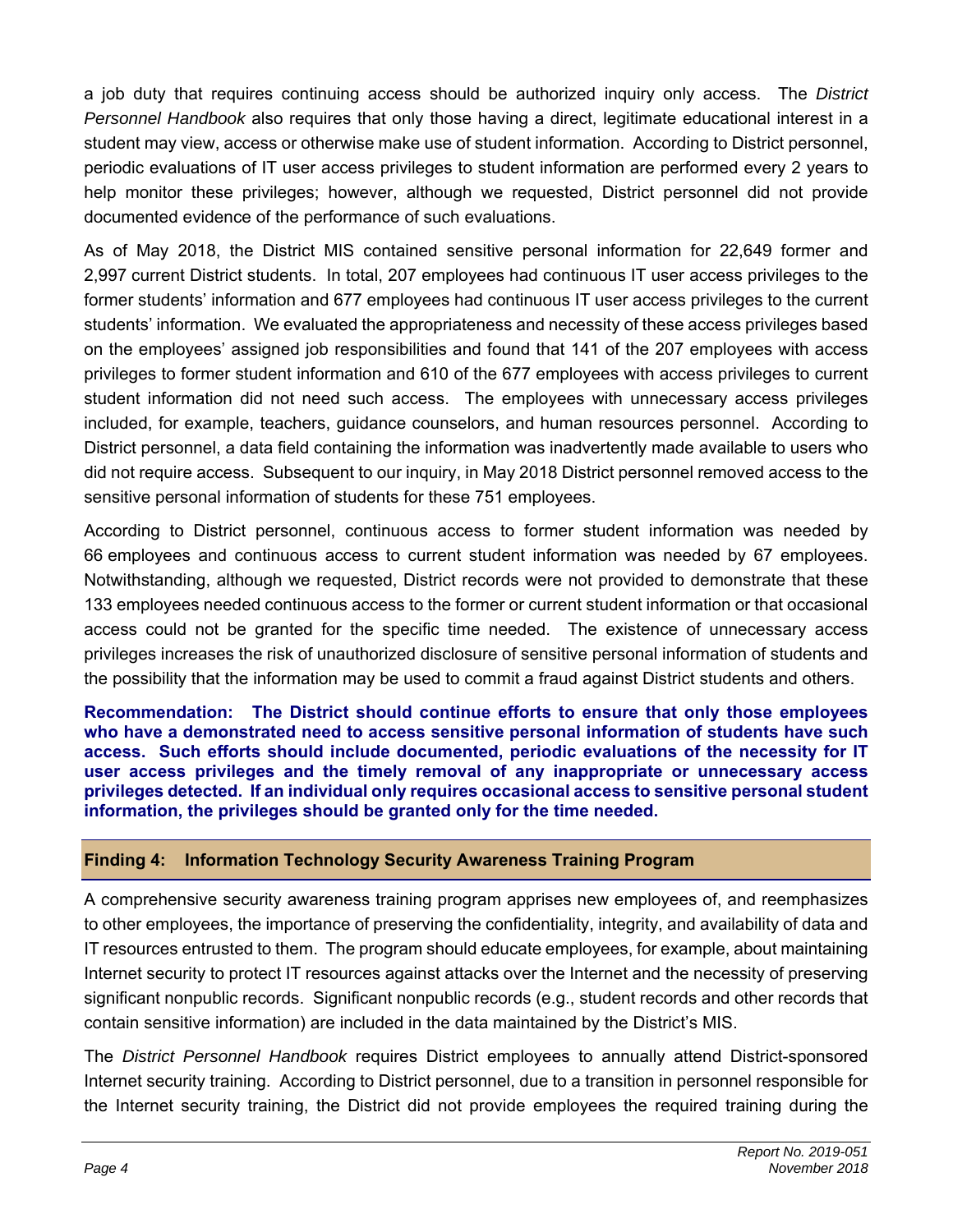2017-18 fiscal year. In addition, the District had not established a comprehensive security awareness training program to educate employees about other necessary security measures to preserve significant nonpublic records. The lack of comprehensive security awareness training increases the risk for employees to compromise District data and IT resources.

**Recommendation: The District should establish a comprehensive security awareness training program to ensure that employees participate in annual security awareness training and are aware of the importance of information handled and their responsibilities for maintaining data confidentiality, integrity, and availability.** 

# *PRIOR AUDIT FOLLOW-UP*

The District had taken corrective actions for the findings included in our report No. 2016-083.

# *OBJECTIVES, SCOPE, AND METHODOLOGY*

The Auditor General conducts operational audits of governmental entities to provide the Legislature, Florida's citizens, public entity management, and other stakeholders unbiased, timely, and relevant information for use in promoting government accountability and stewardship and improving government operations.

We conducted this operational audit from February 2018 to July 2018 in accordance with generally accepted government auditing standards. Those standards require that we plan and perform the audit to obtain sufficient, appropriate evidence to provide a reasonable basis for our findings and conclusions based on our audit objectives. We believe that the evidence obtained provides a reasonable basis for our findings and conclusions based on our audit objectives.

The objectives of this operational audit were to:

- Evaluate management's performance in establishing and maintaining internal controls, including controls designed to prevent and detect fraud, waste, and abuse, and in administering assigned responsibilities in accordance with applicable laws, rules, regulations, contracts, grant agreements, and other guidelines.
- Examine internal controls designed and placed in operation to promote and encourage the achievement of management's control objectives in the categories of compliance, economic and efficient operations, reliability of records and reports, and safeguarding of assets, and identify weaknesses in those controls.
- Determine whether management had taken corrective actions for findings included in our report No. 2016-083.
- Identify statutory and fiscal changes that may be recommended to the Legislature pursuant to Section 11.45(7)(h), Florida Statutes.

This audit was designed to identify, for those programs, activities, or functions included within the scope of the audit, weaknesses in management's internal controls, instances of noncompliance with applicable laws, rules, regulations, contracts, grant agreements, and other guidelines; and instances of inefficient or ineffective operational policies, procedures, or practices. The focus of this audit was to identify problems so that they may be corrected in such a way as to improve government accountability and efficiency and the stewardship of management. Professional judgment has been used in determining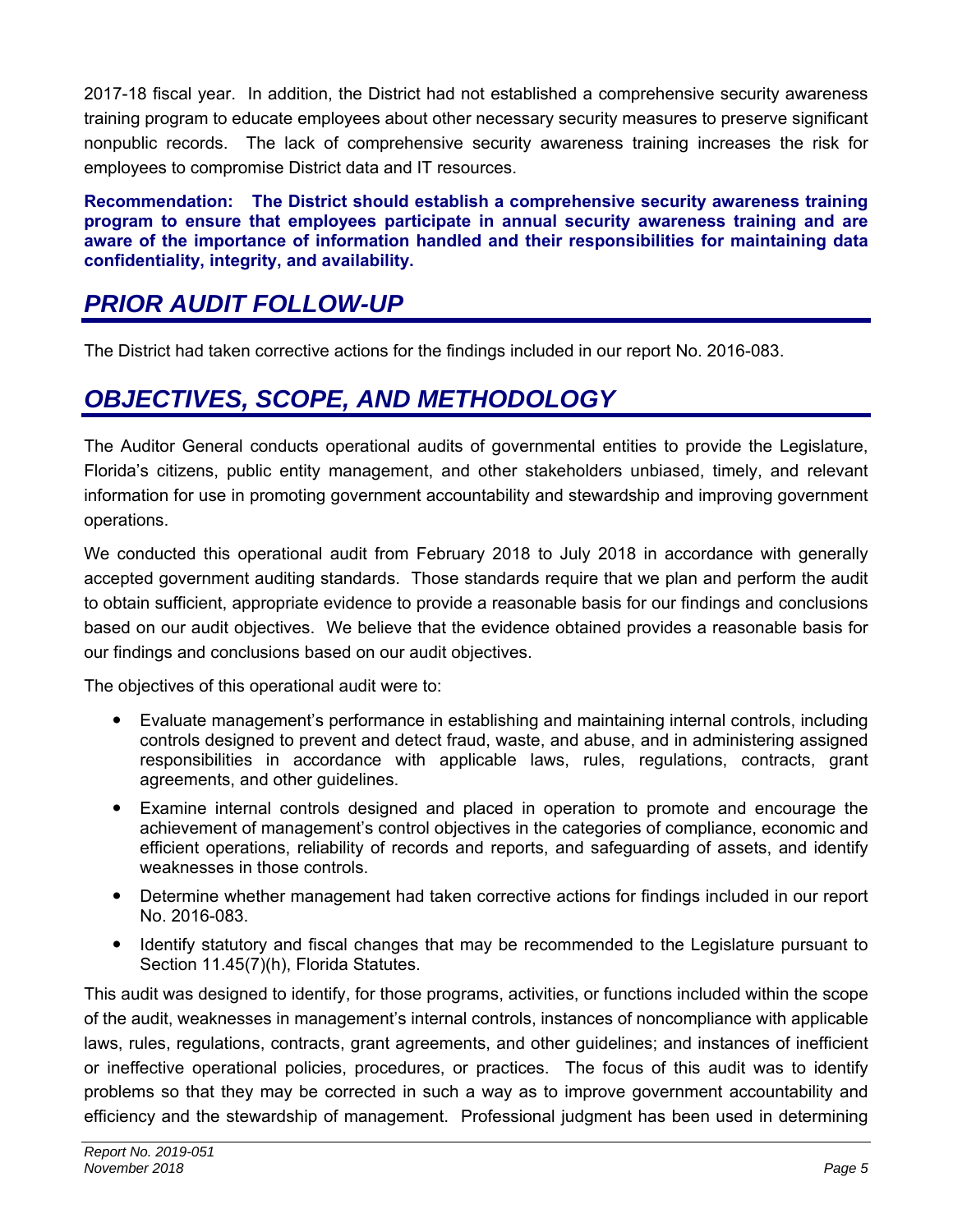significance and audit risk and in selecting the particular transactions, legal compliance matters, records, and controls considered.

As described in more detail below, for those programs, activities, and functions included within the scope of our audit, our audit work included, but was not limited to, communicating to management and those charged with governance the scope, objectives, timing, overall methodology, and reporting of our audit; obtaining an understanding of the program, activity, or function; exercising professional judgment in considering significance and audit risk in the design and execution of the research, interviews, tests, analyses, and other procedures included in the audit methodology; obtaining reasonable assurance of the overall sufficiency and appropriateness of the evidence gathered in support of our audit findings and conclusions; and reporting on the results of the audit as required by governing laws and auditing standards.

Our audit included transactions, as well as events and conditions, occurring during the 2017-18 fiscal year audit period. Unless otherwise indicated in this report, these records and transactions were not selected with the intent of statistically projecting the results, although we have presented for perspective, where practicable, information concerning relevant population value or size and quantifications relative to the items selected for examination.

An audit by its nature does not include a review of all records and actions of management, staff, and vendors, and as a consequence, cannot be relied upon to identify all instances of noncompliance, fraud, waste, abuse, or inefficiency.

In conducting our audit, we:

- Reviewed District information technology (IT) policies and procedures to determine whether the policies and procedures addressed certain important IT control functions, such as security, systems development and maintenance, network configuration management, system backups, and disaster recovery.
- Evaluated District procedures for maintaining and reviewing employee access privileges to District data and IT resources. We examined selected access privileges to the District's enterprise resource planning (ERP) system finance and human resources (HR) applications to determine the appropriateness and necessity of the access based on employees' job duties and user account functions and whether the access prevented the performance of incompatible duties. We also examined the administrator account access privileges granted and procedures for oversight of administrative accounts for the network and applications to determine whether these accounts had been appropriately assigned and managed. Specifically, we:
	- $\circ$  Tested the eight roles that allowed update access privileges to selected critical ERP system finance application functions resulting in the review of the appropriateness of access privileges granted for 51 accounts.
	- $\circ$  Tested the three roles that allowed update access privileges to selected critical ERP system HR application functions resulting in the review of the appropriateness of access privileges granted for six accounts.
	- o Tested the one default network administrator system groups that allow complete access to network resources resulting in the review of the appropriateness of administrator access privileges granted to two accounts for the network.
- Evaluated District procedures for protecting the sensitive personal information of students. Specifically, from the population of 207 employees with IT user access privileges to former student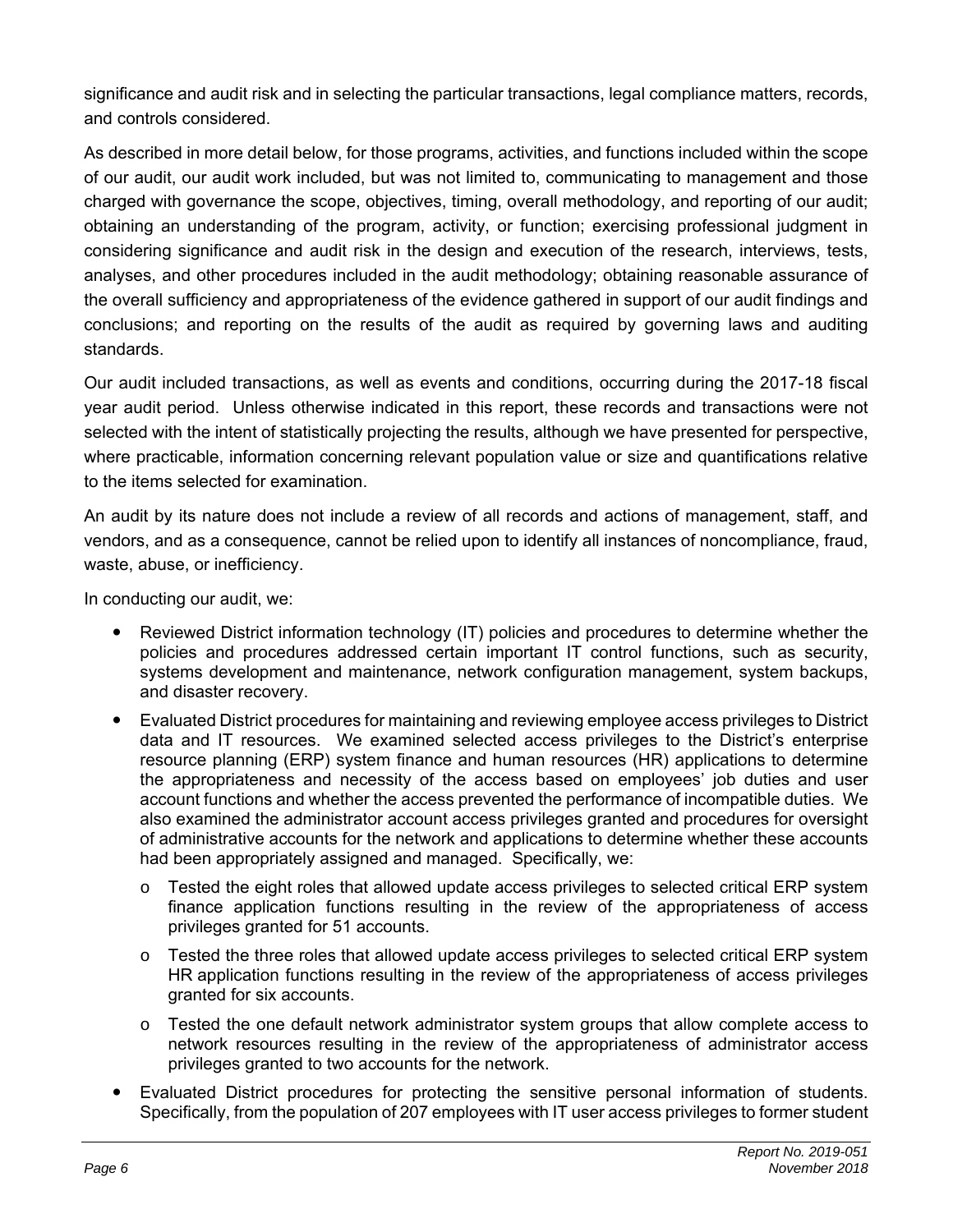information and 677 employees with IT user access privileges to current student information, we evaluated the appropriateness and necessity of the access privileges based on the employees' assigned job responsibilities.

- Evaluated District procedures to prohibit former employee access to electronic data files. Specifically, we reviewed selected access user privileges for the 81 employees who separated from District employment during the period July 1, 2017, through May 4, 2018, to determine whether the access privileges had been timely deactivated.
- Evaluated Board security policies and District procedures governing the classification, management, and protection of sensitive and confidential information.
- Determined whether a comprehensive IT disaster recovery plan was in place, designed properly, operating effectively, and had been recently tested.
- Examined selected operating system, database, network, and application security settings to determine whether authentication controls were configured and enforced in accordance with IT best practices.
- Determined whether a comprehensive, written IT risk assessment had been developed and implemented to document District risk management and assessment processes and security controls intended to protect the confidentiality, integrity, and availability of data and IT resources.
- Determined whether an adequate, comprehensive IT security awareness and training program was in place.
- Evaluated IT procedures for requesting, testing, approving, and implementing changes to the District business system.
- Evaluated Board policies and District procedures and examined supporting documentation to determine whether audit logging and monitoring controls were configured in accordance with IT best practices.
- Determined whether the Board approved the strategic technology plan in place.
- Reviewed District guidelines for computing resource use to determine whether the guidelines included appropriate controls, as applicable, over instant messaging.
- Evaluated the adequacy of District procedures related to security incident response and reporting.
- Evaluated the District data center physical access controls to determine whether vulnerabilities existed.
- Determined whether a fire suppression system had been installed in the District data center.
- Examined Board, committee, and advisory board meeting minutes to determine whether Board approval was obtained for policies and procedures in effect during the audit period and for evidence of compliance with Sunshine Law requirements (i.e., proper notice of meetings, meetings readily accessible to the public, and properly maintained meeting minutes).
- Analyzed the District's General Fund total unassigned and assigned fund balances at June 30, 2018, to determine whether the total was less than 3 percent of the Fund's projected revenues, as specified in Section 1011.051, Florida Statutes. We also performed analytical procedures to evaluate the District's ability to make future debt service payments.
- From the population of expenditures totaling \$885,177 and transfers totaling \$611,093 during the period July 1, 2017, through April 25, 2018, from nonvoted capital outlay tax levy proceeds, Public Education Capital Outlay funds, and other restricted capital project funds, examined documentation supporting selected expenditures and transfers totaling \$840,000 and \$490,368, respectively, to determine compliance with the restrictions imposed on the use of these resources.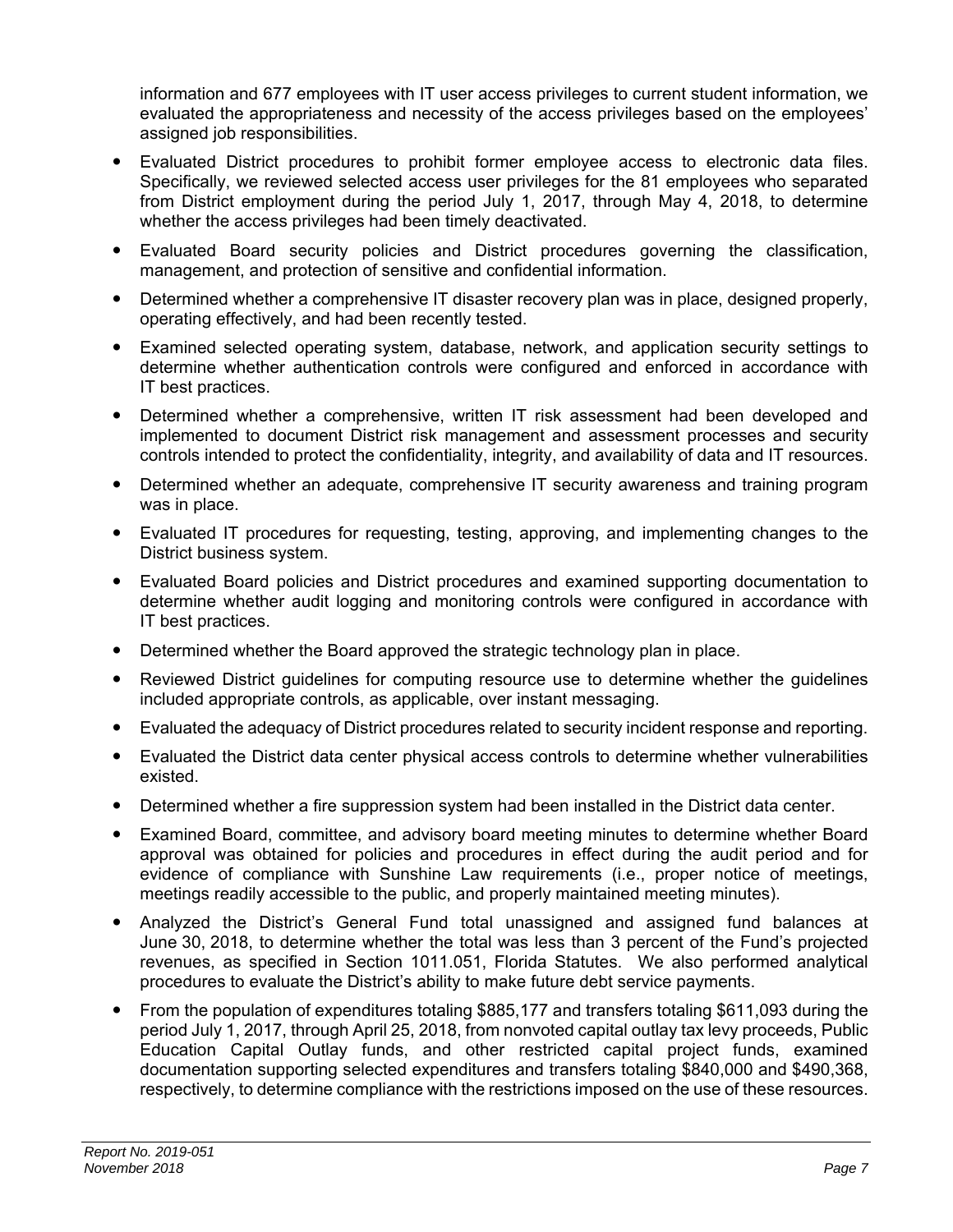- Analyzed workforce education program funds expenditures totaling \$160,779, for the period July 1, 2017, through April 14, 2018, and examined documentation to determine whether the District used the funds for authorized purposes (i.e., not used to support K-12 programs or District K-12 administrative costs).
- From the population of 18,725 contact hours for 130 adult general education instructional students during the audit period, examined District records supporting 865 reported contact hours for 30 selected students to determine whether the District reported the instructional contact hours in accordance with State Board of Education (SBE) Rule 6A-10.0381, Florida Administrative Code (FAC).
- Examined the District Web site to determine whether the 2017-18 fiscal year proposed, tentative, and official budgets were prominently posted pursuant to Section 1011.035(2), Florida Statutes.
- Examined District records to determine whether required internal funds audits for the 2016-17 and 2 preceding fiscal years were timely performed pursuant to SBE Rule 6A-1.087, FAC, and Chapter 8 – School Internal Funds, *Financial and Program Cost Accounting and Reporting for Florida Schools* (Red Book), and whether the audit reports were presented to the Board.
- From the compensation payments totaling \$16.4 million to 834 employees during the period July 1, 2017, through March 31, 2018, examined District records supporting compensation payments totaling \$88,392 to 30 selected employees to determine the accuracy of the rate of pay and whether supervisory personnel reviewed and approved employee reports of time worked.
- From the population of 424 instructional personnel and 25 school administrators compensated a total of \$20.2 million during the audit period, examined documentation for 30 selected employees who were paid a total of \$1.6 million to determine whether the District had developed adequate performance assessment procedures for instructional personnel and school administrators based on student performance and other criteria in accordance with Section 1012.34(3), Florida Statutes, and determined whether a portion of each selected instructional employee's compensation was based on performance in accordance with Section 1012.22(1)(c)4., Florida Statutes.
- From the population of 770 employees and 241 vendors during the period July 1, 2017, through February 19, 2018, examined District records for 15 selected employees and 15 selected vendors to assess whether individuals who had direct contact with students were subjected to the required fingerprinting and background screening.
- Examined Board policies, District procedures, and related records for volunteers for the audit period to determine whether the District searched prospective volunteers' names against the Dru Sjodin National Sexual Offender Public Web site maintained by the United States Department of Justice, as required by Section 943.04351, Florida Statutes.
- Examined District records supporting the eligibility of:
	- $\circ$  30 selected recipients of the Florida Best and Brightest Teacher Scholarship Program awards from the population of 255 District teachers who received scholarships awards totaling \$655,200 during the audit period.
	- $\circ$  One selected charter school recipient of the award from the population of seven charter school teachers who received scholarships awards totaling \$13,377 during the audit period.
- Evaluated District procedures to implement the Florida Best and Brightest Principal Scholarship Program pursuant to Section 1012.732, Florida Statutes. We also examined District records to determine whether the District submitted to the FDOE accurate information about the number of classroom teachers and the list of principals, as required by Section 1012.731(4), Florida Statutes.
- Evaluated Board policies and District procedures to ensure health insurance was provided only to eligible employees, retirees, and dependents and that, upon an employee's separation from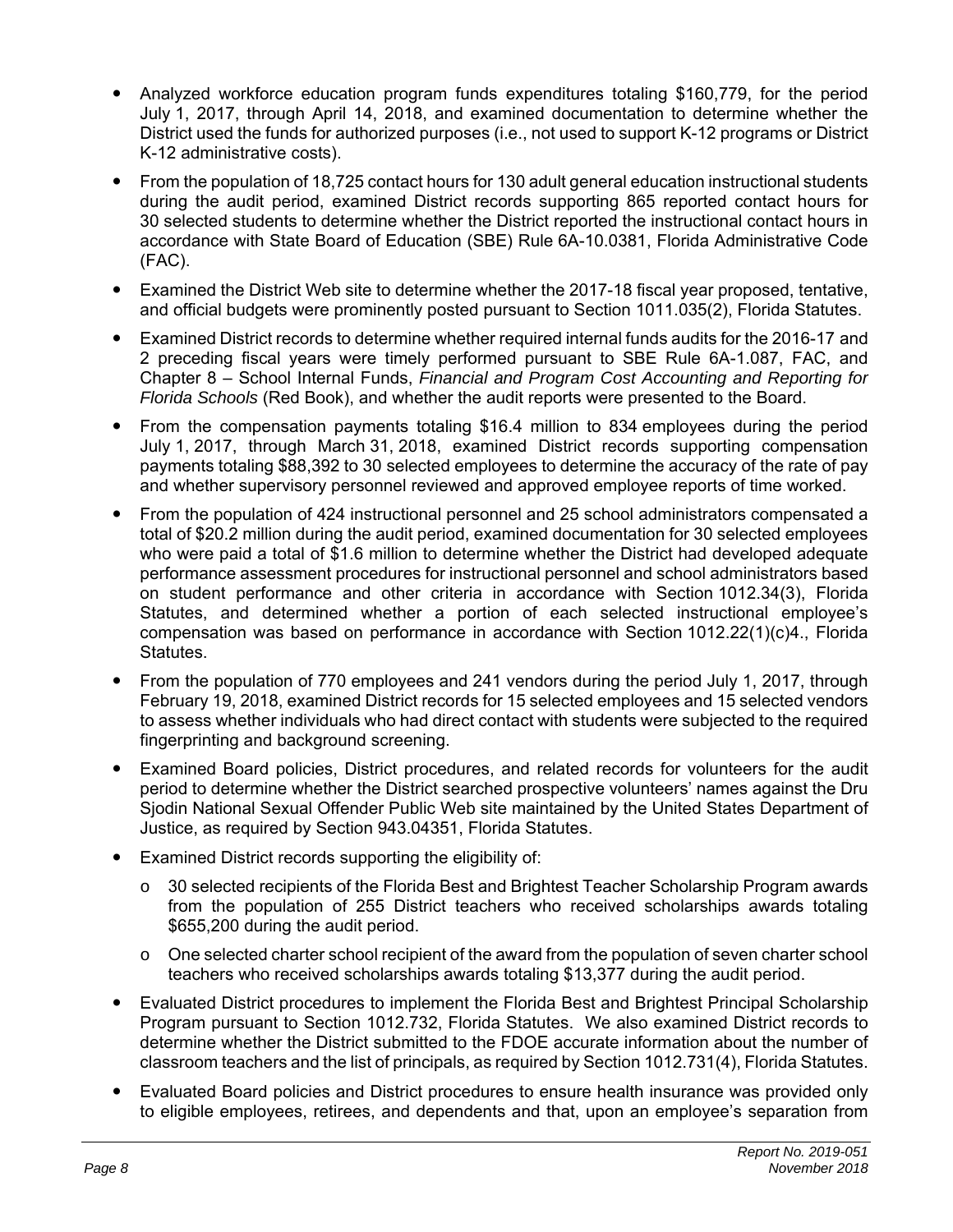District employment, insurance benefits were timely canceled as appropriate based on the District's policies. We also determined whether the District had procedures for reconciling health insurance costs to employee, retiree, and Board-approved contributions.

- Examined documentation for the 52 payments totaling \$23,745 paid to employees for other than travel and payroll payments during the audit period July 1, 2017, through June 25, 2018, to determine whether such payments were reasonable, adequately supported, for valid District purposes, and were not contrary to Section 112.313, Florida Statutes.
- Reviewed District procedures for bidding and purchasing health insurance to determine compliance with Section 112.08, Florida Statutes. We also reviewed procedures for the reasonableness of procedures for acquiring other types of commercial insurance to determine whether the basis for selecting insurance carriers was documented in District records and conformed to good business practices.
- Examined documentation for the construction project expenditures totaling \$411,808 during the audit period to determine compliance with Board policies and District procedures and provisions of State laws and rules. Specifically, we:
	- o Examined District records to determine whether the construction manager was properly selected.
	- o Evaluated District procedures for monitoring subcontractor selection and licensure and examined District records to determine whether the District ensured subcontractors were properly selected and licensed.
	- o Examined District records to determine whether architects were properly selected and adequately insured.
	- o Determined whether the Board established appropriate policies and District procedures addressing negotiation and monitoring of general conditions costs.
	- o Examined District records supporting the eight payments totaling \$411,808 to determine whether District procedures for monitoring payments were adequate and payments were sufficiently supported.
	- o Examined District records to determine whether projects progressed as planned and were cost effective and consistent with established benchmarks, and whether District records supported that the contractors performed as expected.
	- o Examined District records supporting the eight payments totaling \$411,808 to determine whether the District made use of its sales tax exemption to make direct purchases of materials or documented its justification for not doing so.
- From the population of purchasing card (P-card) transactions totaling \$2 million during the audit period July 1, 2017, through February 28, 2018, examined documentation supporting 30 selected transactions totaling \$325,514 to determine whether P-cards were administered in accordance with Board policies and District procedures. We also determined whether the District timely canceled the P-card for the cardholder who separated from District employment during the audit period.
- Evaluated District procedures for allocating Title I funds to ensure compliance with Section 1011.69(5), Florida Statutes. We examined District records to determine whether the District identified eligible schools, including charter schools, limited Title I allocations to eligible schools based on the threshold established by the District for the 2016-17 school year or the Statewide percentage of economically disadvantaged student, and distributed all remaining funds to all eligible schools in accordance with Federal law and regulation.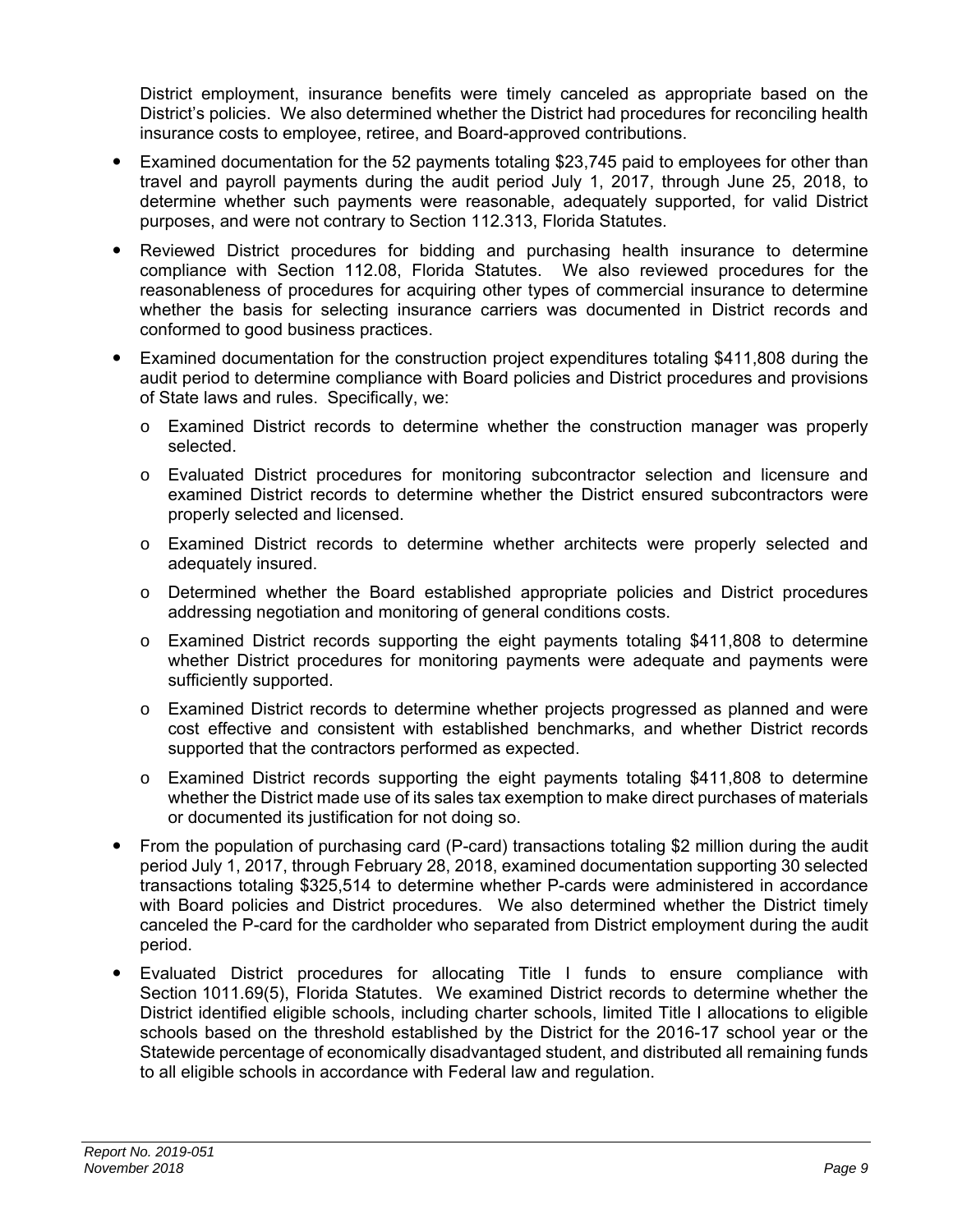- Examined District records and evaluated District procedures to determine whether the District distributed the correct amount of local capital improvement funds to its eligible charter schools by February 1, 2018, pursuant to Section 1013.62(3), Florida Statutes.
- Examined District records and evaluated construction planning processes for the audit period to determine whether processes were comprehensive, included consideration of restricted resources and other alternatives to ensure the most economical and effective approach, and met District short-term and long-term needs.
- Evaluated District procedures for identifying facility maintenance needs and establishing resources to address those needs. We also compared maintenance plans with needs identified in safety inspection reports, reviewed inspection reports for compliance with Federal and State inspection requirements, evaluated District efforts to timely resolve any deficiencies identified during inspections, and tested the work order system for appropriate tracking of maintenance jobs.
- Evaluated District procedures for determining maintenance department staffing needs. We also determined whether such procedures included consideration of appropriate factors and performance measures that were supported by factual information.
- Determined whether non-compensation expenditures were reasonable, correctly recorded, adequately documented, for a valid District purpose, properly authorized and approved, and in compliance with applicable State laws, rules, contract terms and Board policies; and applicable vendors were properly selected. From the population of non-compensation expenditures totaling \$9.6 million during the period July 1, 2017, through June 21, 2018, we examined documentation relating to:
	- o 30 payments for general expenditures totaling \$232,055.
	- o 5 travel expenditures totaling \$595.
- From the population of 149 consultant contracts totaling \$2.7 million during the audit period July 1, 2017, through April 27, 2018, examined supporting documentation, including the contract documents, for 30 selected payments totaling \$769,838 related to 30 contracts to determine whether:
	- o The District complied with competitive selection requirements.
	- o The contracts clearly specified deliverables, time frames, documentation requirements, and compensation.
	- o District records documented satisfactory receipt of deliverables before payments were made.
	- o The payments complied with contract provisions.
- Examined District records for the audit period to determine whether the District provided the required number of Virtual Instruction Program options as required by Section 1002.45(1)(b), Florida Statutes.
- Communicated on an interim basis with applicable officials to ensure the timely resolution of issues involving controls and noncompliance.
- Performed various other auditing procedures, including analytical procedures, as necessary, to accomplish the objectives of the audit.
- Prepared and submitted for management response the findings and recommendations that are included in this report and which describe the matters requiring corrective actions. Management's response is included in this report under the heading *MANAGEMENT'S RESPONSE*.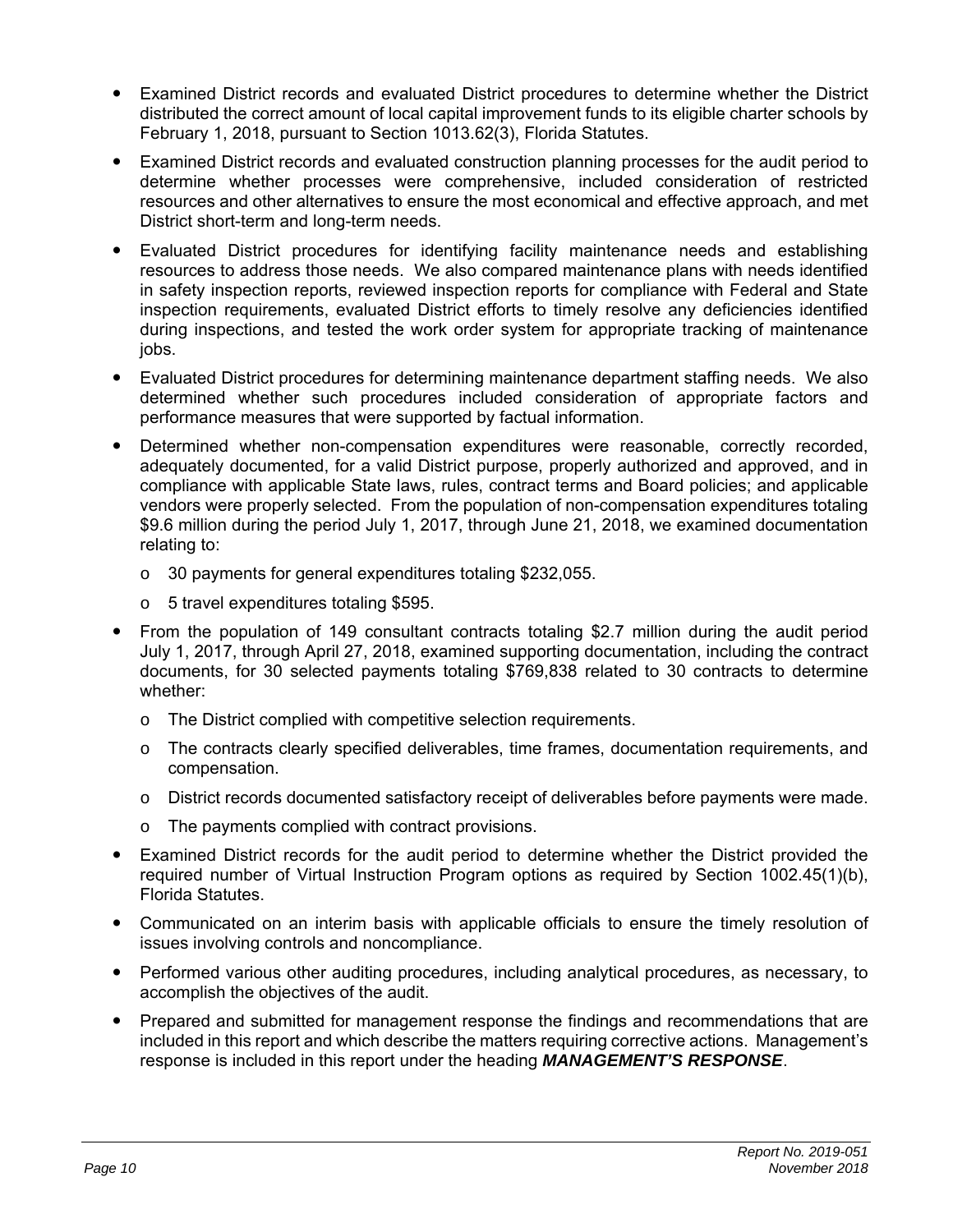# *AUTHORITY*

Pursuant to the provisions of Section 11.45, Florida Statutes, I have directed that this report be prepared to present the results of our operational audit.

Sheries F. Norman

Sherrill F. Norman, CPA Auditor General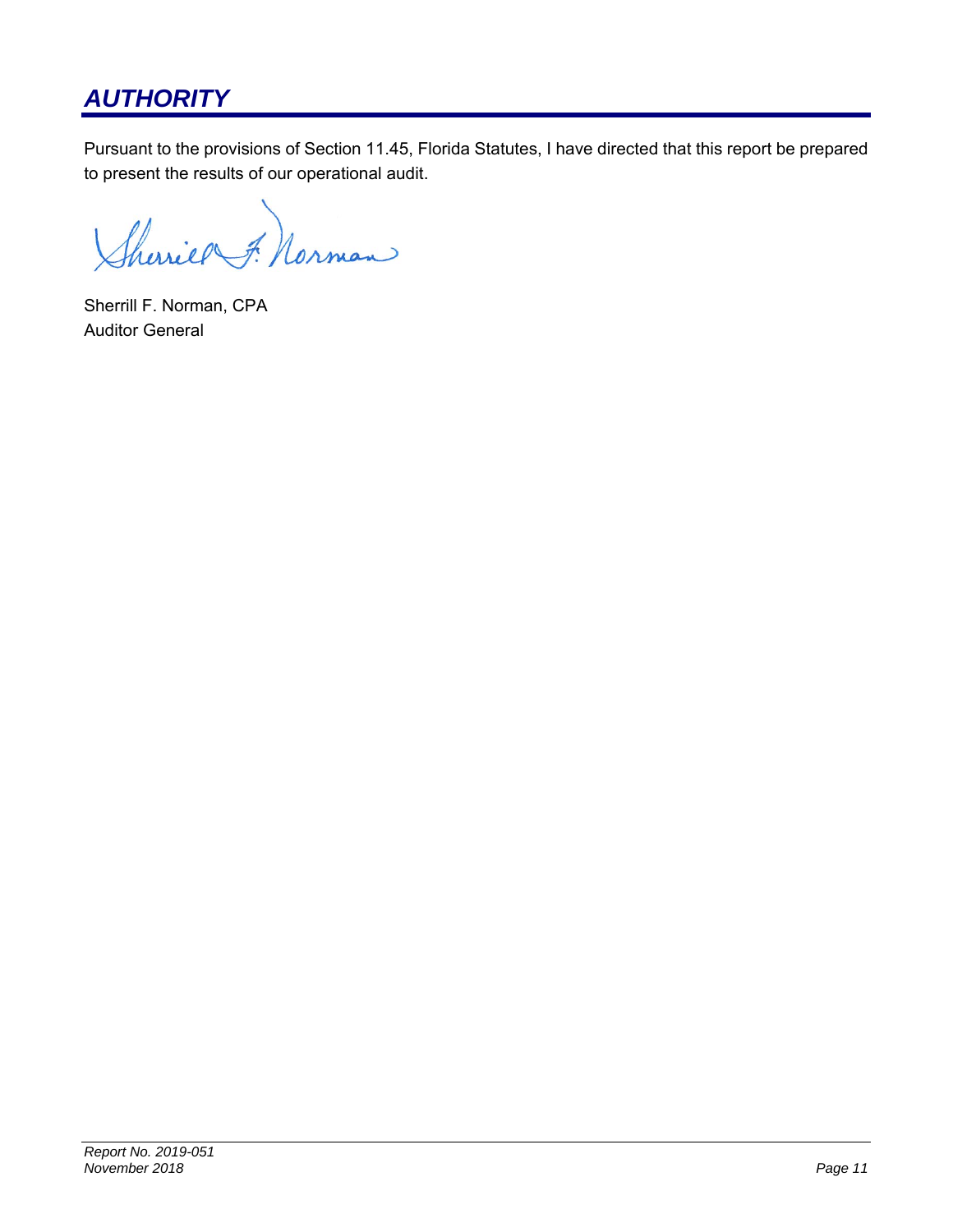# *MANAGEMENT'S RESPONSE*



ROBERT PEARCE SUPERINTENDENT

**VERNA BROCK DISTRICT I** 

**MELISA TAYLOR DISTRICT II** 

### **WAKULLA COUNTY SCHOOL BOARD**

69 ARRAN ROAD POST OFFICE BOX 100 CRAWFORDVILLE, FLORIDA 32326 TELEPHONE: (850) 926-0065 FAX: (850) 926-0123



**BECKY COOK DISTRICT III** 

**GREG THOMAS DISTRICTIV** 

JOANN DANIELS **DISTRICTV** 

November 9, 2018

Ms. Sherrill F. Norman, CPA Auditor General 111 West Madison Street Tallahassee, FL 32399

Dear Ms. Norman:

The preliminary and tentative findings and recommendations for the fiscal year ended June 30, 2018 have been reviewed. Our response to the findings and recommendations are as follows:

Finding No. 1: District procedures did not ensure that dependents of employees and retirees were eligible to participate in the District health insurance plan.

Response: The District will pursue a contractual agreement with our enrollment provider that will require collection of the required documentation related to the verification of eligibility of dependents participating in our health insurance plans. Once collected, the District anticipates that the enrollment software provided by the management service company will identify dependents added to our health insurance plans during open enrollment. With such information, the District can then verify that documentation was obtained and submitted to the Finance Office that supports the eligibility of that participant. Finally, the District will consult with our health insurance agents and other districts to determine a reasonable periodical cycle for complete verification of all dependents participating in District health insurance plans.

Finding No. 2: District controls over legal services could be enhanced.

Response: Subsequent to audit inquiry, the District did obtain contracts with both legal firms. Such contracts were submitted and approved by the Board.

Crawfordville Elementary • Medart Elementary • Riversink Elementary • Shadeville Elementary Riversprings Middle School • Wakulla Middle School • Wakulla High School Wakulla Education Center · Sopchoppy Education Center